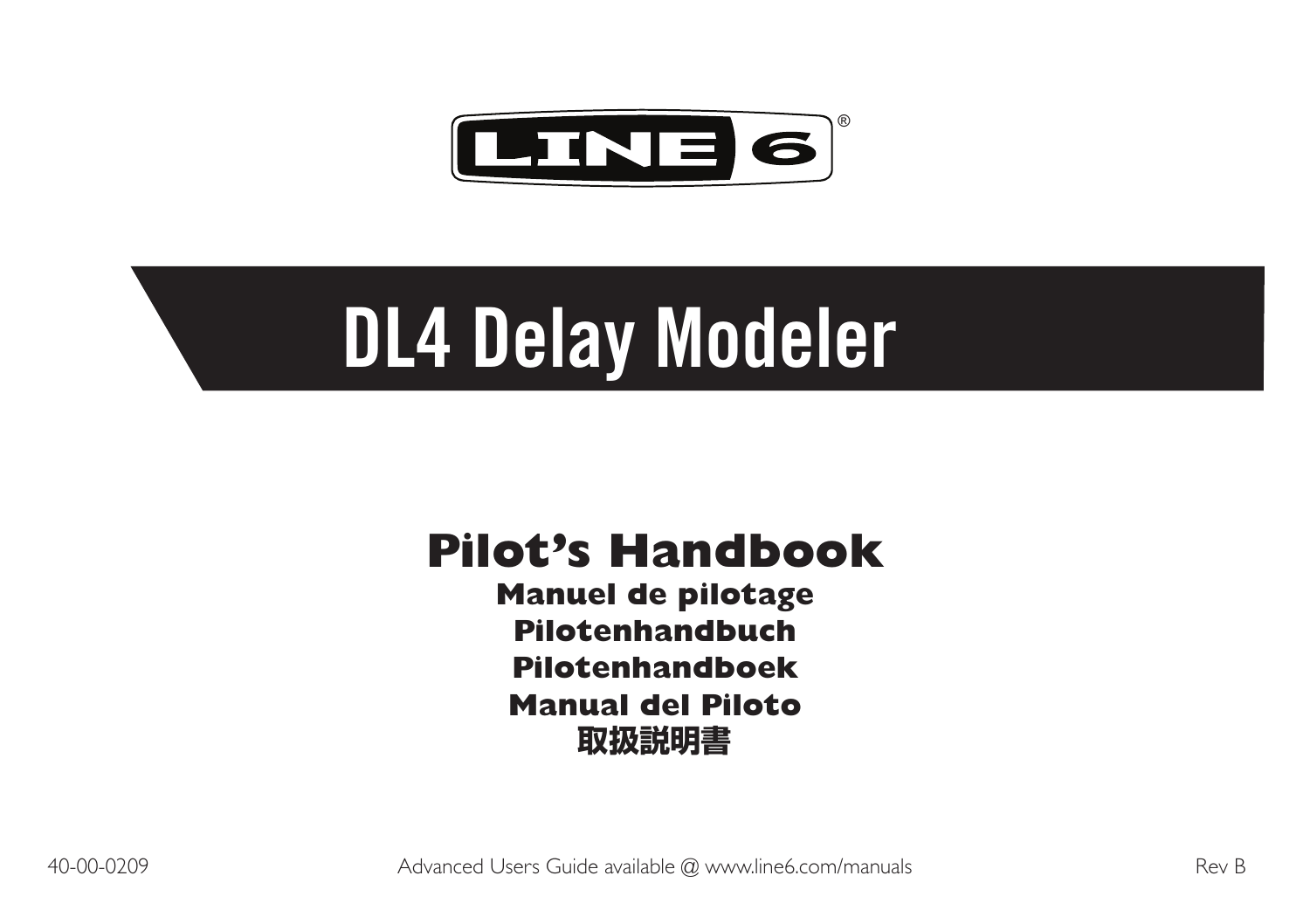# Important Safety Instructions



# **WARNING** : TO REDUCE THE RISK OF FIRE OR ELECTRIC SHOCK, DO NOT REMOVE SCREWS. NO USER-SERVICEABLE PARTS INSIDE. REFER SERVICING TO QUALIFIED SERVICE PERSONNEL.

# **WARNING** : TO REDUCE THE RISK OF FIRE OR ELECTRIC SHOCK, DO NOT EXPOSE THE APPLIANCE TO RAIN OR MOISTURE.

**CAUTION:** This equipment has been tested and found to comply with the limits for a Class B digital device pursuant to Part 15 of FCC Rules. Operation is subject to the following two conditions: (1) This device may not cause harmful interference, and (2) this device must accept any interference received, including interference that may cause undesired operation.



The lightning symbol within a triangle means "electrical caution!" It indicates the presence of information about operating voltage and potential risks of electrical shock.

The exclamation point within a triangle means "caution!" Please read the information next to all caution signs.

#### **Please Note:**

**The Stomp Box Modelers, Modulation Modeler, Delay Modeler, DistortionModeler, Filter Modeler, Line 6, and Line 6 logo are all trademarks of Line 6,Inc. All other product names, trademarks, and artists' names are the propertyof their respective owners, which are in no way associated or affiliated withLine 6. Product names, images, and artists' names and are used solely for thepurpose of identifying the specific products that were studied during Line 6'ssound model development and describing certain types of tones produced withLine 6's digital modeling technology. Use of these products, images, trademarks,and artists' names does not imply any cooperation or endorsement.**

Line 6, Inc.: The POD, Clifton House, Butler's leap. Rugby, Warwickshire, United Kingdom, CV 21 3RQ

26580 Agoura Road, Calabasas, CA 91302-1921 USA

**SERIAL NO:**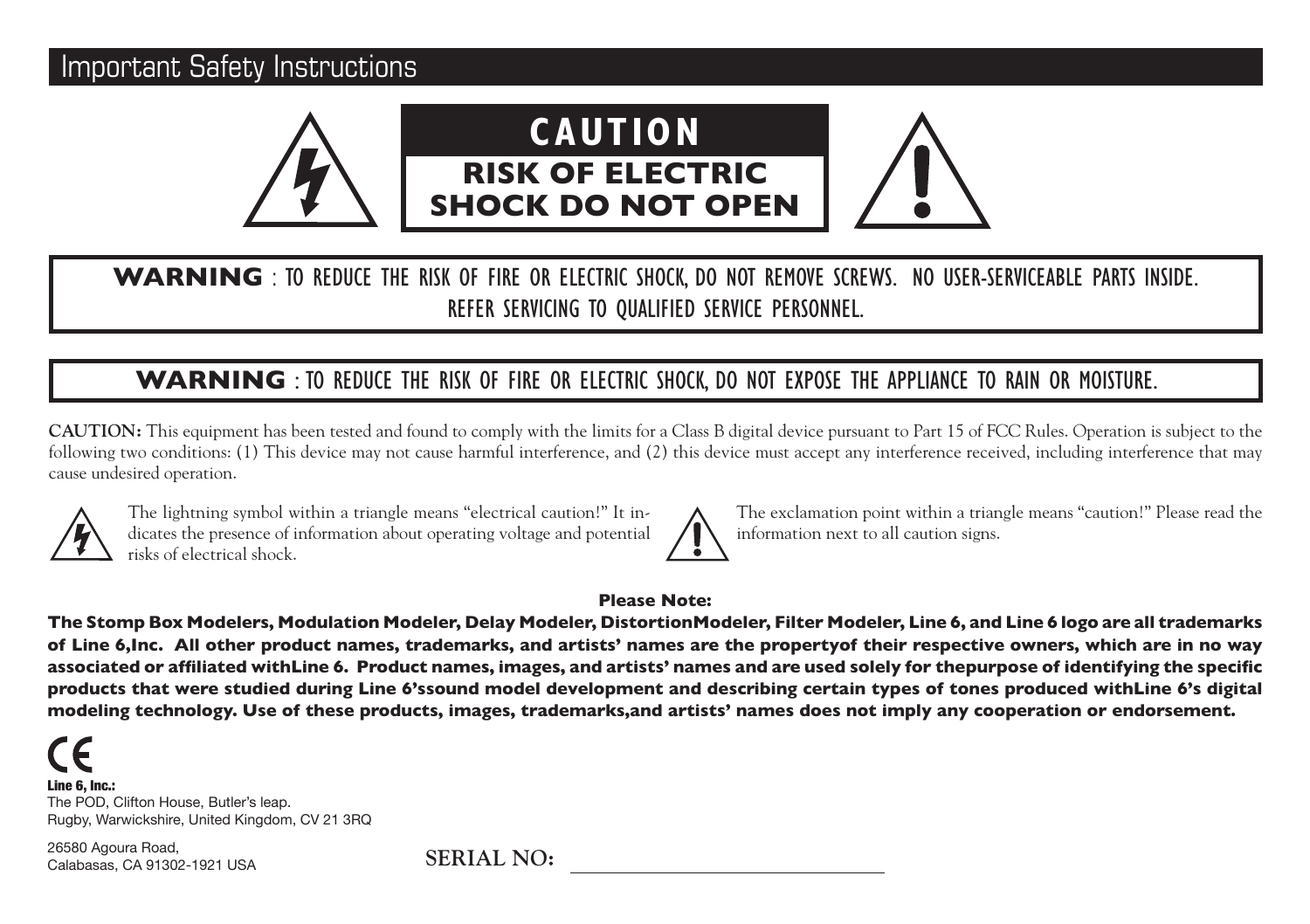

# **You should read these Important Safety Instructions. Keep these instructions in a safe place**



- Read these instructions.
- Keep these instructions.
- Heed all warnings.
- Follow all instructions.
- Do not use this apparatus near water.
- Clean only with dry cloth.
- Do not block any ventilation openings. Install in accordance with the manufacturer's instructions.
- • Do not install near any heat sources such as radiators, heat registers, stoves, or other apparatus (including amplifiers) that produce heat.
- This apparatus shall be connected to a MAINS socket outlet with a protective earthing connection. ఆ
	- Do not defeat the safety purpose of the polarized or grounding-type plug. A polarized plug has two blades with one wider than the other. A grounding type plug has two blades and a third grounding prong. The wide blade or the third prong are provided for your safety. If the provided plug does not fit into your outlet, consult an electrician for replacement of the obsolete outlet.
	- • Protect the power cord from being walked on or pinched particularly at plugs, convenience receptacles, and the point where they exit from the apparatus.
	- Only use attachments/accessories specified by the manufacturer.
	- • Use only with the cart, stand, tripod, bracket, or table specified by the manufacturer, or sold with the apparatus. When a cart is used, use caution when moving the cart/apparatus combination to avoid injury from tip-over.
	- Unplug this apparatus during lightning storms or when unused for long periods of time.
	- Refer all servicing to qualified service personnel. Servicing is required when the apparatus has been damaged in any way, such as power-supply cord or plug is damaged, liquid has been spilled or objects have fallen into the apparatus, the apparatus has been exposed to rain or moisture, does not operate normally, or has been dropped.
	- • The apparatus shall not be exposed to dripping or splashing and that no objects filled with liquids, such as vases, shall be placed on the apparatus.
	- • WARNING: To reduce the risk of fire or electric shock do not expose this apparatus to rain or moisture.
	- The appliance coupler is used as the disconnect device, the disconnect device shall remain readily operable.
	- Connect only to AC power outlets rated: 100/120V 220/240V 50/60Hz (depending on the voltage range of the included power supply).
	- Prolonged listening at high volume levels may cause irreparable hearing loss and/or damage. Always be sure to practice "safe listening."
	- Service is required when the apparatus has been damaged in any way, such as:
		- power-supply cord or plug is damaged.
		- liquid has been spilled or objects have fallen into the apparatus.
		- the unit has been exposed to rain or moisture.
		- the unit is dropped or the enclosure is damaged.
		- the unit does not operate normally or changes in performance in a significant way.

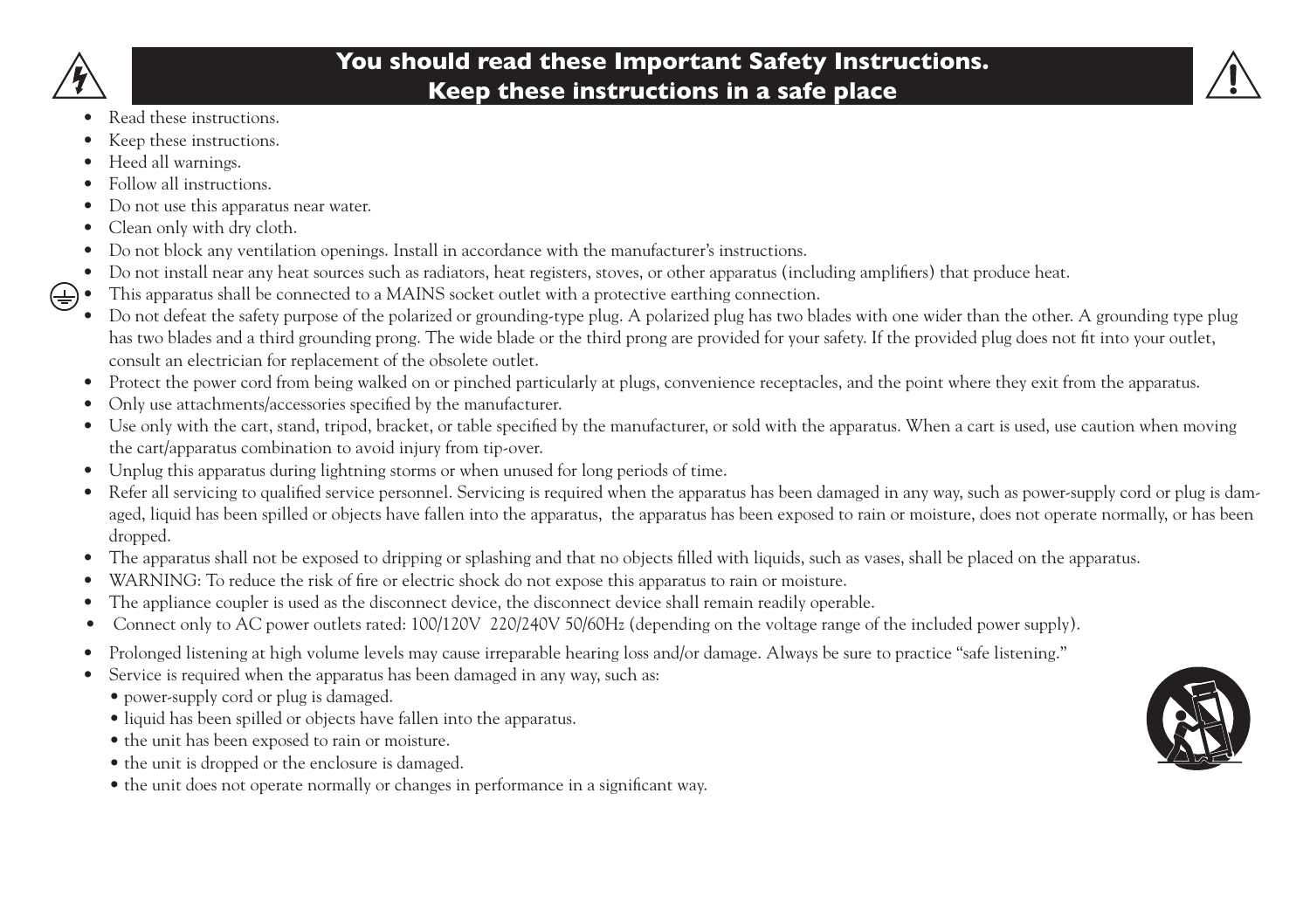

- **1. MODEL SELECTOR -** This is where you pick the model you want to use; it comes up pre-set to a great sound.
- **2. DELAY TIME** Typically sets the amount of delay time. Check the delay model descriptions for more details.
- **3. REPEATS** Typically adjusts the amount of repeats of your delay from one to infinity. Check the delay model descriptions for more details.
- **4. TWEAK** This is a special control unique to individual delay models. Check the delay model descriptions for more details.
- **5 TWEEZ** This is the other special control unique to individual delay models. Check the delay model descriptions for more details.
- **6. MIX** This knob is always used to set the mix between the dry/direct/unprocessed signal and the processed signal. Turn counterclockwise for more dry signal.
- **7. STOMP SWITCHES -** For all models except LOOP SAMPLER, these switches choose one of the 3 memories. Step on a switch to get the sound that was stored there. To change what's in a memory, hold one of these switches for 3 seconds: that will store whatever sound you are currently hearing, so you can recall it by pressing that switch.
- **8. TAP TEMPO** Tap this in quarter notes a few times to sync the delay time with your music.

# **LOOP SAMPLER - Using your switches**

**RECORD/OVERDUB -** Press to start Recording. If you press this switch a second time while recording, the recording will finish, loop playback will immediately begin, and you'll be in Overdub mode. With each pass of recording in overdub mode, the already-recorded sound gets a little quieter, eventually fading away entirely.

**PLAY/STOP -** Once you've recorded the loop, use this switch to start and stop the loop. From Stop, pressing this starts playback from the beginning of the loop. From Play or Overdub, pressing it stops playback/overdub. You can also step on this switch while Recording to stop the recording and start immediate loop playback.

**PLAY ONCE -** This switch allows "one shot" playback (the Play Once and Play/Stop lights come on during one shot playback). From Stop, press this switch to play your loop one time and stop. From Record, press Play Once to stop recording and start one shot playback immediately. From Play, this switch will turn on Once mode, meaning the loop will continue playing to the end of the loop and stop. If Play Once is already turned on, pressing this switch will re-trigger the start of the loop. (You can "stutter" with this.) From Overdub, things are the same as from Play: press the switch, and loop playback (and the Overdub) will stop at the end of the loop.

**1/2 SPEED/REVERSE -** This is a dual function switch. One tap gets you half speed, and a double-tap will give you reverse. You can even use them both at the same time.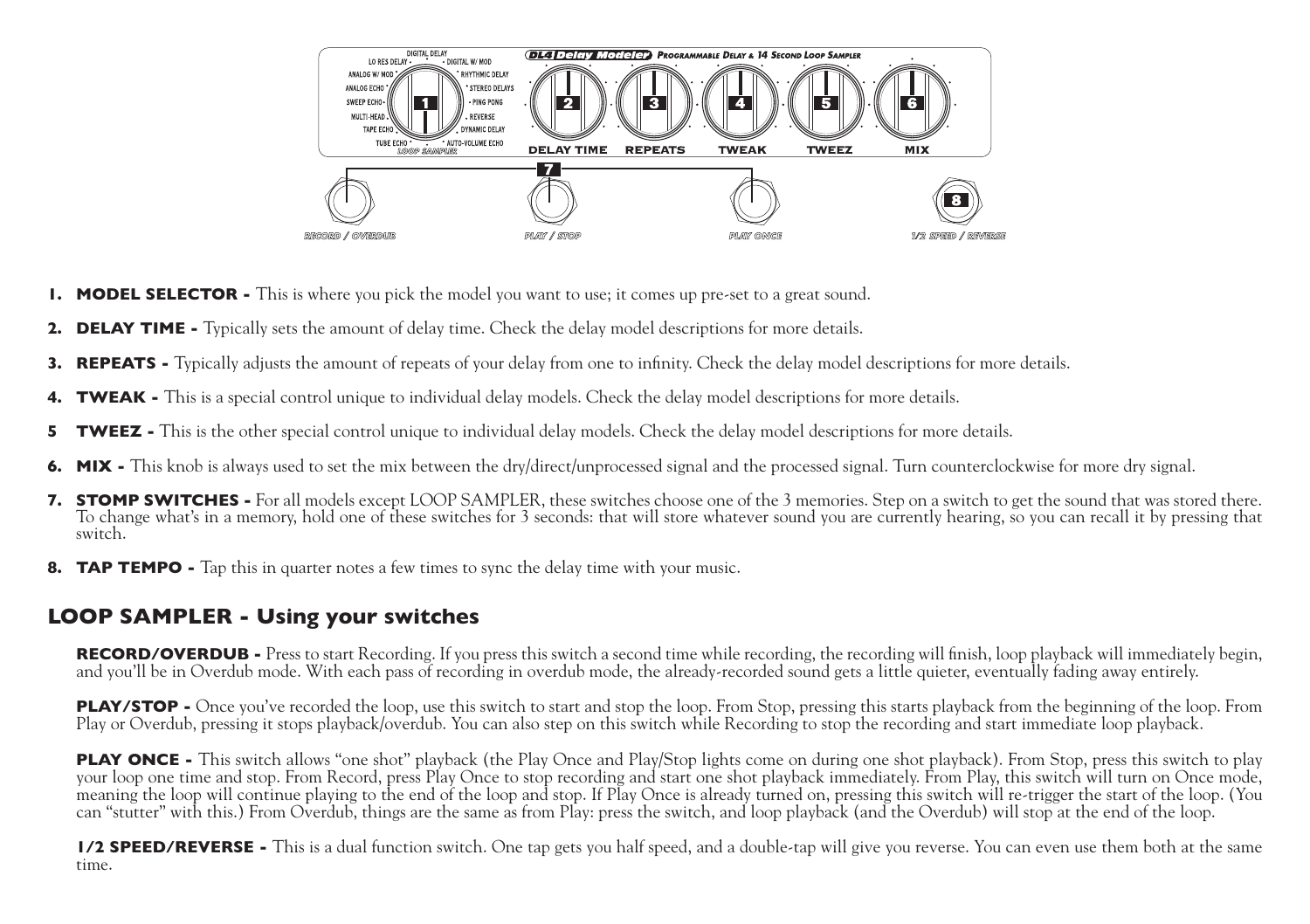

- **9. INPUT/OUTPUT -** Just follow the labels and plug in the inputs and outputs. The left input also acts as an on/off switch: the unit will be off if no cable is connected here. When running with batteries, unplug the left input to conserve power when not using the pedal.
- **10. EXPRESSION PEDAL** The optional Line 6 expression pedal lets your foot control one or more of the parameters of your effect while your hands are busy making music. Operation is designed to be simple: Power off your Stomp Box Modeler by unplugging the LEFT/MONO INPUT. Next, plug in your Expression Pedal, and set the expression pedal to the full heel-down position. Plug the left/mono input back in (this turns the Stomp Box back on) and dial up a sound you like. Now press the expression pedal forward to the fully toe-down position, and set one or more of your knobs to another setting. Rock back and forth on your expression pedal, and you'll hear your sound blend between the two sound settings you just made. Store this sound into one of your pedal's memories, and both the toe-down and heel-down "snapshots" of the sound will be saved. Use as many and whichever knobs you like with the expression pedal, except the model selector. Recalling a stored memory later without the expression pedal connected gives you the heel-down setting only.
- **11. POWER SUPPLY** You can purchase an optional Line 6 AC power supply to run your pedal or you can choose to power your Stomp Box Modeler with 4 C size batteries. We recommend alkaline batteries for long life. Unplugging the left/mono input turns the pedal off, so be sure to unplug it when you're not using the pedal to conserve battery power. All four lights on your pedal will flash when your batteries have nearly run out.

#### **True Bypass & Alternate Bypass**

Stomp Box Modelers include mechanically switching relays that switch in when you bypass the pedal (by kicking the stomp switch to turn off the memory you are using). These relays route your signal directly from input jack to output jack, around all the circuitry, for absolutely no processing or analog-to-digital conversion while in bypass. There's also an alternate bypass mode available that keeps the DSP engaged while bypassed, so with the Delay modeler, for instance, your delays can trail away when you kick the pedal off. If you want this Alternate Bypass mode, hold the first and third (from the left) stomp switches while plugging in the left/mono guitar input. (When the left/mono input is unplugged, your pedal is powered off.) Your pedal will remember to stay in this Alternate Bypass mode until you re-enable True Bypass.

#### **Restoring Factory Presets**

The Stomp Box Modelers come pre-programmed with a set of great tones in their memories. The sounds that you save replace these factory settings. If you ever want to recall the factory sounds – and erase the sounds you might have saved – press the far left and far right switches while plugging in the left/mono guitar input. (When the left/mono input is not plugged in, the pedal is powered off.)

#### **Visit us online www.line6.com**

Learn more about your DL4 Delay Modeler online. Visit our online discussion group or check www.line6.com/manuals for the latest revision of your DL4 Delay Modeler Pilot's Handook. While you're online be sure to register your DL4 Delay Modeler or simply fill out and mail us your included registration card. Registering gets you all set up for warranty service should you have an issue with your DL4 Delay Modeler, and also qualifies you for contests, special offers and more.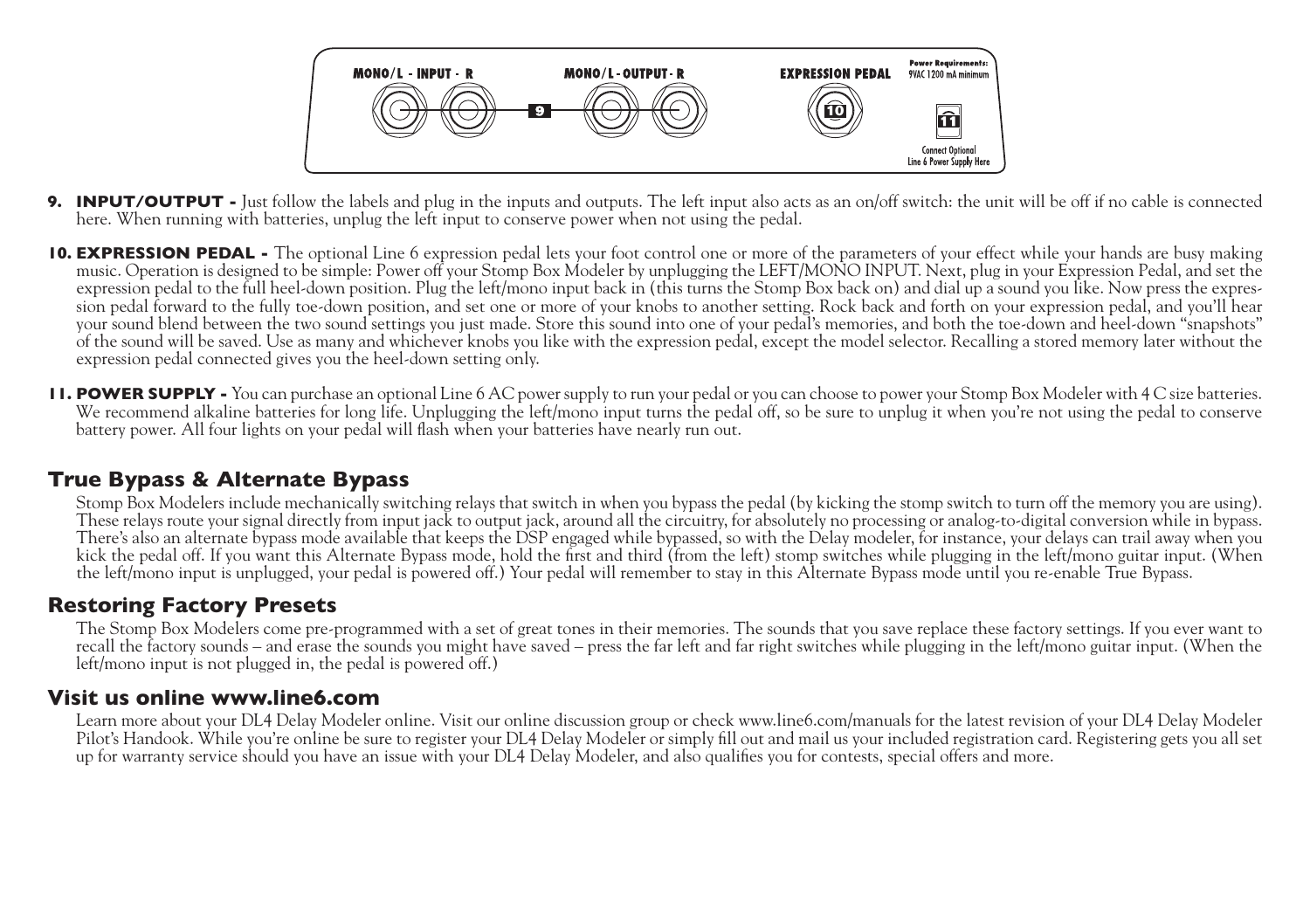#### **Tube Echo – based on\* Maestro® EP-1**

The classic 1963 Maestro® EP-1 was the first of a series of "Echoplex" designs distributed by the company, and made by Harris-Teller in Chicago. As touted in a Maestro advertisement, the Echoplex's "...special effects range all the way from a controlled high speed reverberation to a full, throbbing echo"! The main feature of the Echoplex design is a special cartridge of looped 1/4" tape that wraps past separate record and playback heads. Your Stomp Box Modeler's Tube Echo emulates the classic Echoplex tone with the extra advantage of up to 2.5 seconds of delay time. **TWEAK** adjusts the emulated tape's wow and flutter. **TWEEZ** adjusts "drive," which is the amount of distortion created by the unit's tube electronics and tape saturation.

#### **Tape Echo – based on\* Maestro® EP-3**

After the tube-based EP-1 and EP-2, Maestro® introduced the solid state EP-3, with transistors instead of tubes for the sound electronics. The EP-3 uses the same basic mechanical design as the original Echoplex, including the looped 1/4" tape, but does not have the tube distortion sound of the EP-1. EP-3s contributed to many classic recordings of the 70's. Eddie Van Halen and Jimmy Page were both avid EP-3 users. Unlike the Tube Echo Model based on the EP-1, which gives you control of wow, flutter and distortion, our EP-3 emulation is designed to give you a less distorted tape emulation with adjustable tone controls. **TWEAK** adjusts bass. **TWEEZ** adjusts treble.

#### **Multi-Head – based on\* Roland**® **RE-101 Space Echo**

The Space Echo was Roland®'s first venture into the world of effects processing. Instead of having one movable playback head (like the Echoplex) this machine has multiple stationary heads. You change delay times by switching amongst these heads, and then fine-tune delay time with a motor speed control. The groovy part is that you can play back on multiple heads at the same time to get multi-tap delay effects. The **TWEAK** and **TWEEZ** knobs let you select combinations of the emulated tape heads. **TWEAK** turns heads 1 & 2 on and off**. TWEAK** turns heads 3 & 4 on and off.

#### **Sweep Echo**

This Model is a Line 6 original. Starting with the basic tone of our EP-1 tape delay emulation, we added a sweeping filter effect to the delay repeats to give you unique new creative possibilities for adjusting the tone of your delays. **TWEAK** adjusts the sweep speed. **TWEEZ** adjusts the sweep depth. You can use these controls to create and explore your own shifting landscape of tonal possibilities. With the optional Line 6 expression pedal, you can set things up so that the pedal takes you from no modulation (**TWEEZ** at its minimum value) at the heel-down position to swimming modulation when you pedal forward, so you can bring out the Sweep part of the Sweep Echo for your big solo.

\* All product names used in this manual are trademarks of their respective owners, which are in no way associated or affiliated with Line 6. These trademarks of other manufacturers are used solely to identify the products whose tones and sounds were studied during Line 6's sound model development. Maestro® is a registered trademark of Gibson Guitar Corp. Roland® is a registered trademarks of Roland Corp.



 $000$ 





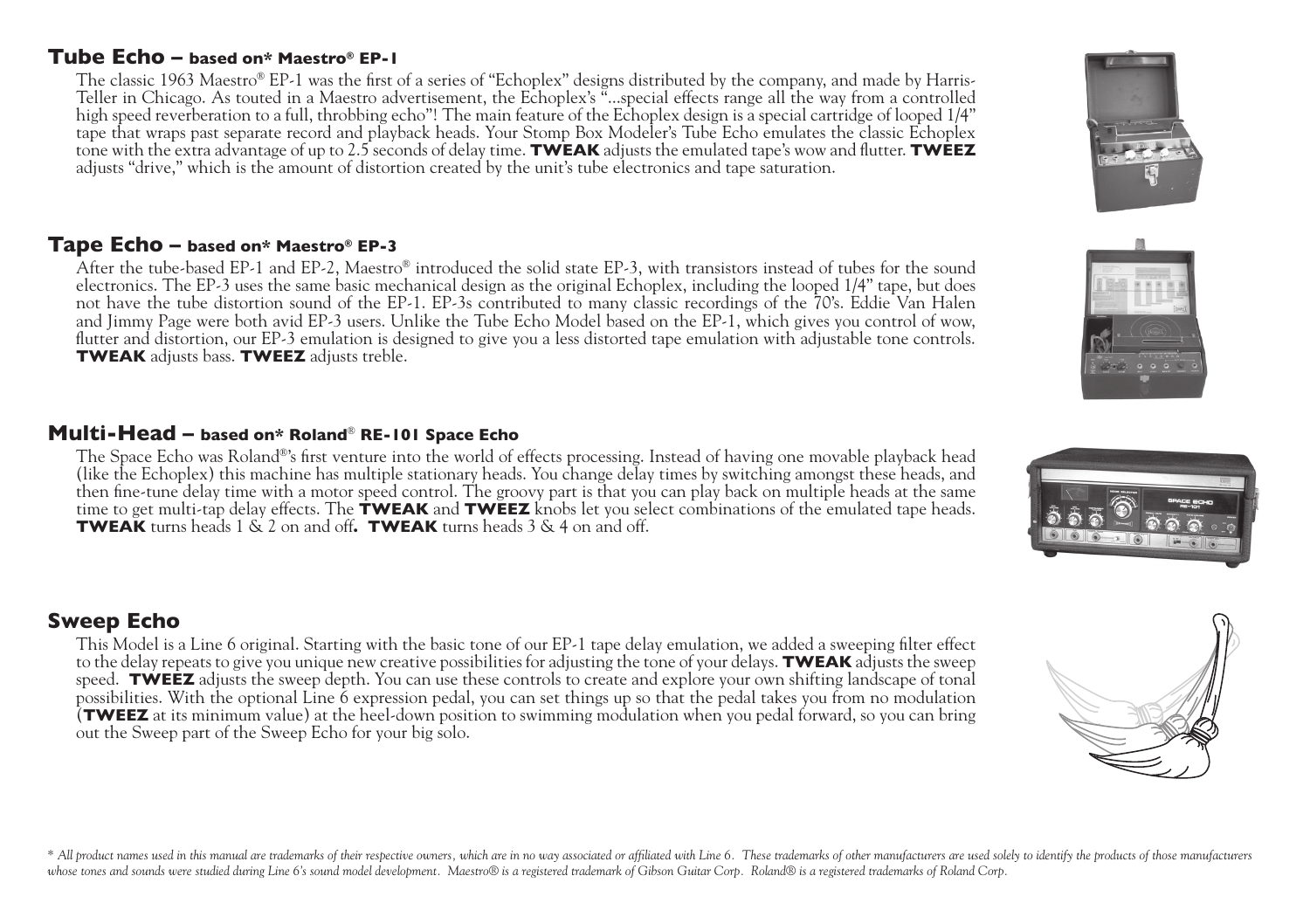#### **Analog Echo – based on\* the Boss® DM-2**

Analog echo units like the DM-2 were designed as improvements over the tape echoes that came before them, using "bucket" brigade" electronics to give guitarists echo units that were more reliable than the tape-based delays. Analog delays are treasured for the warm, distorted tones they produce, and are also great for creating more experimental sounds. Try this, for instance: set the **DELAY TIME** at 12 o'clock and **REPEATS** knob to max and play in some guitar, so the delay circuit "overloads." Now spin the **DELAY TIME** knob quickly to get something like the sound of a space-aged speeding race car imploding on itself. **TWEAK** adjusts bass. **TWEEZ** adjusts treble.

#### **Analog Echo w/ Mod – based on\* Electro-Harmonix® Deluxe Memory Man.**

This pedal uses the "bucket brigade" electronics of other analog echoes, and adds a chorus circuit. This adjustable chorus is applied to the echoes only, leaving the direct sound unaffected. This popular pedal, with its warm, distorted tone and swimming echoes, became an important tool for many guitarists, and was an essential part of the guitar sounds for the first U2 album. Part of the Deluxe in Deluxe Memoryman was the increased delay time of 500 milliseconds. Your Delay Modeler's Analog Echo emulates classic Memoryman tone with the added advantage of 2.5 seconds of delay time. **TWEAK** adjusts modulation speed. **TWEEZ** adjusts modulation depth.

#### **Lo Res Delay**

The first digital delay units were introduced in the early 80's. These pedals and rack boxes took advantage of emerging digital technology to provide guitarists with longer delay times. Unlike the high resolution 24 Bit processing of your Line 6 Delay Modeler, these early digital units generally had only 8 bit resolution. Low bit resolution can create a unique sort of grunge and noise that is sometimes just the sound you're looking for. Early model digital samplers are sometimes used in modern-day industrial and electronica to achieve these effects. **TWEAK** adjusts tone. **TWEEZ** adjusts digital resolution from 6 to 24 bits.

## **Digital Delay**

This model is a digital delay with bass and treble tone controls. The 24 bit processing and true stereo audio path of the Line 6 Stomp Box Modeler series make it one of the best digital delays you'll find in a pedal unit. **TWEAK** adjusts bass. **TWEEZ** adjusts treble.







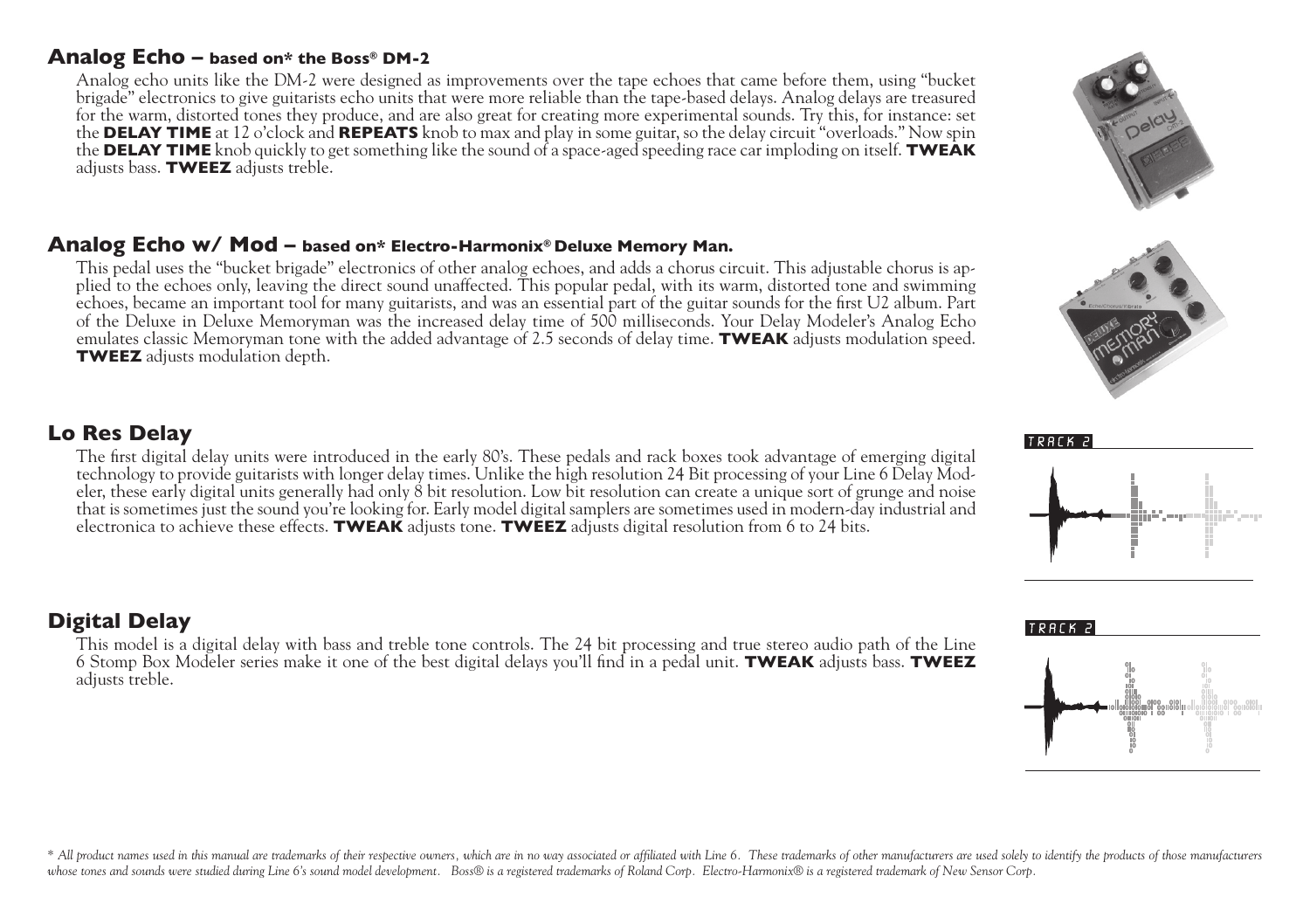#### **Digital Delay w/ Mod**

Choose this model to add a chorus effect to your digital delays. Like the chorus of the Analog Delay w/ Mod, this modulation is applied to the delay repeats only, leaving your direct sound unaffected. **TWEAK** adjusts modulation speed. **TWEEZ** adjusts modulation depth.

## **Rhythmic Delay**

This is a handy place to come when you want a delay that keeps a certain rhythm with your music. Here's the basic idea: you tap quarter notes on the tap tempo switch. Then you turn the **DELAY TIME** knob to set the note value you want for your delay time. You can tap quarter notes, and your clever little Stomp Box Modeler will give you back delays in eighth note triplets – or one of 5 other time values that you choose. Now let's say you want eighth note delays for one section of a piece of music, and eighth note triplets for another passage. Use the optional expression pedal, set it up to control the **DELAY TIME** knob's rhythm settings, and pedal your way to whatever timing suits the musical moment. **TWEAK** adjusts modulation speed. **TWEEZ** adjusts modulation depth.

#### **Stereo Delays**

Ever asked yourself, "How did The Edge (U2) get that groovy sound on Where the Streets Have No Name"? Stereo delays, my friend. It's the secret to many a U2 song, as well as the "Big L.A. Solo" sound of the late '80s. Signals that come in the left and right inputs are kept discrete, processed separately, and passed out the left and right outputs separately (for a mono in/out hookup, left and right delays are both sent to the left/mono out). **DELAY TIME** adjusts left channel delay time. **REPEATS**  adjusts left channel repeats. **TWEAK** adjusts delay time for your right channel. **TWEEZ** adjusts repeats for your right channel.

#### **Ping Pong**

The Ping Pong Delay has two separate channels of delay, with the output of each channel flowing into the other, going back and forth like a game of ping pong. The **DELAY TIME** knob sets the time for the left side delay line, and the **TWEAK** knob sets the time for the right side delay line, as a percentage of the Main Delay Time. Sound too tricky? Just turn **DELAY TIME** to set the longer delay time you hear, and turn **TWEAK** to adjust the shorter delay time. If you set **TWEAK** straight up at 12 o'clock, your left and right delays are evenly spaced. **TWEEZ** adjusts stereo spread (at minimum, signal is mono).

#### TRACK 2





**DELAY TIME** 



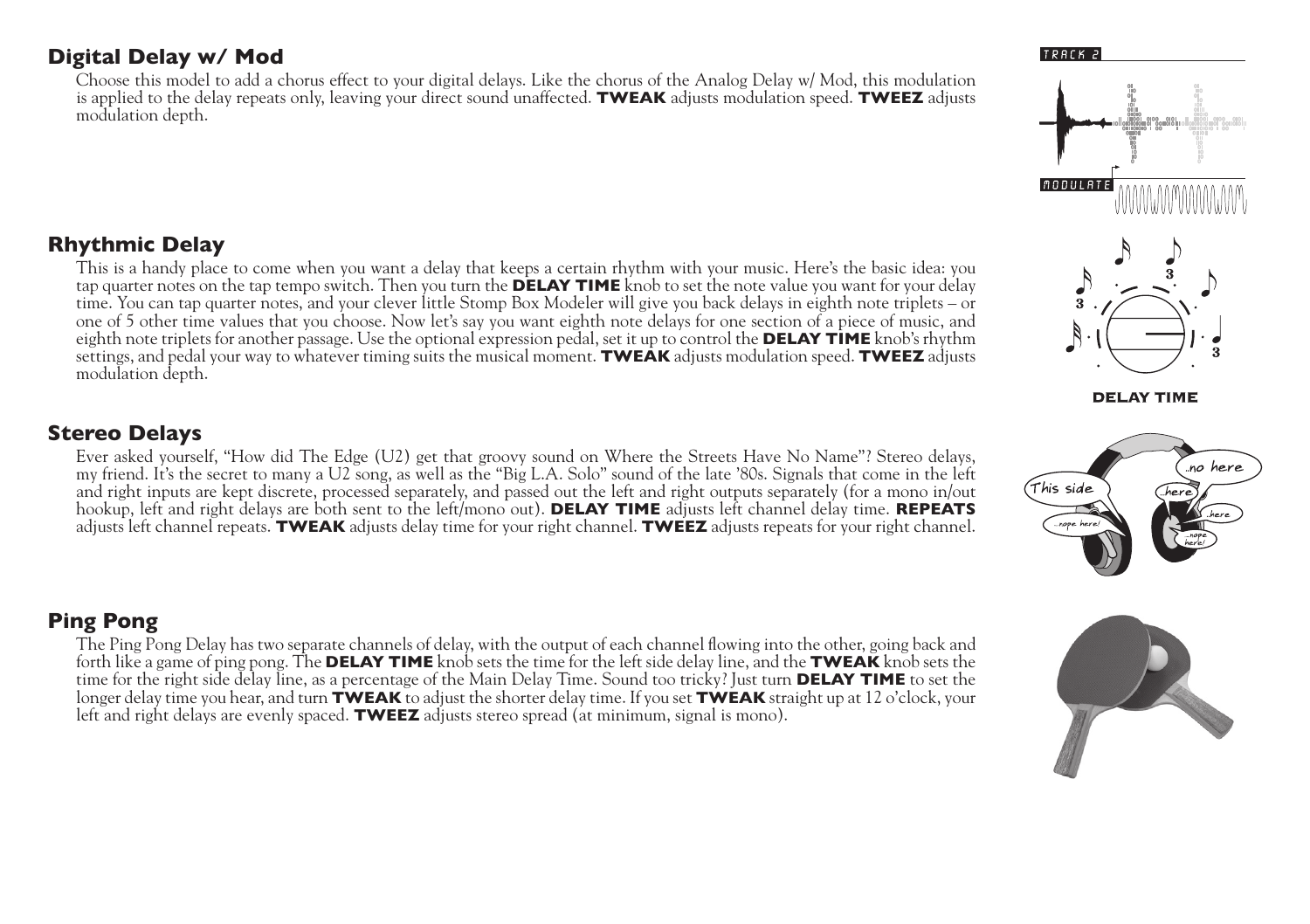#### **Reverse.**

!seltaeB eht dna xirdneH imiJ ekil tsuJ – Take a step back in time with your cool new reverse delay. Whatever you play in comes back at you backwards, delayed by the time you set with the **DELAY TIME** knob (1.25 seconds max). To use this little wonder most effectively, try playing a legato lick, ignoring the reverse playback as well as you can. Longer licks can translate into very cool reverse phrases. When using Reverse, try setting **MIX** fully-clockwise (100% wetness) so all you hear is the reversed sound – instant backwards guitar solo fun. **TWEAK** adjusts speed for a modulation of the delay. **TWEEZ** adjusts depth for a modulation of the delay.

#### **Dynamic Delay – based on\* T.C. Electronic® 2290**

This effect was made popular by the T.C. Electronic® 2290 Dynamic Digital Delay. This is a sort of "smart" volume control for your delay effect's echoes, and sets the loudness of the delay echoes based on how hard you play. While you play, the Dynamic Delay keeps the volume of the echoes turned down, so that the echoes don't overwhelm what you're doing. Then, when you stop playing for a moment, the volume level of the repeats turns up to allow the echoes to be heard. **TWEAK** sets the threshold – the breakpoint where this automatic volume control stops working and lets the echoes through at full volume. **TWEEZ** adjusts the level of the "ducked" repeats – higher settings will duck the delay level down more.

#### **Auto-Volume Echo.**

This model gives you two effects in one. The Auto Volume part of the equation is a volume fade-in swell, like the attack time on a synthesizer's envelope generator. This can be used for a bowing effect, like the one you get by turning the volume knob on your guitar quickly up from zero just after you pick a note. The other effect is an echo, complete with tape-style wow & flutter modulation. **TWEAK** sets modulation depth. **TWEEZ** sets ramp time for the auto-volume swell.

#### **LOOP SAMPLER**

While using the Loop Sampler, the knobs and switches have special functions; true bypass is also disabled. The Loop Sampler remembers the knob positions you set here and recalls them when you come back to it. Your loop can be up to 14 seconds long. (28 seconds at half speed!) We've provided you with an echo unit in front of your loop sampler. This echo unit is before the loop sampler, so when you record, you will record the echoes as well. **DELAY TIME** adjusts the pre-loop echo time. **REPEATS** adjusts the number of repeats for the pre-loop echo. **TWEAK** adds modulation for the pre-loop echo. **TWEEZ** is a volume control for the pre-loop echo. **MIX** controls the volume of your Loop Sampler playback.

\* All product names used in this manual are trademarks of their respective owners, which are in no way associated or affiliated with Line 6. These trademarks of other manufacturers are used solely to identify the products *whose tones and sounds were studied during Line 6's sound model development. T.C. Electronic® is a registered trademark of T.C. Electronic A/S Corp.*